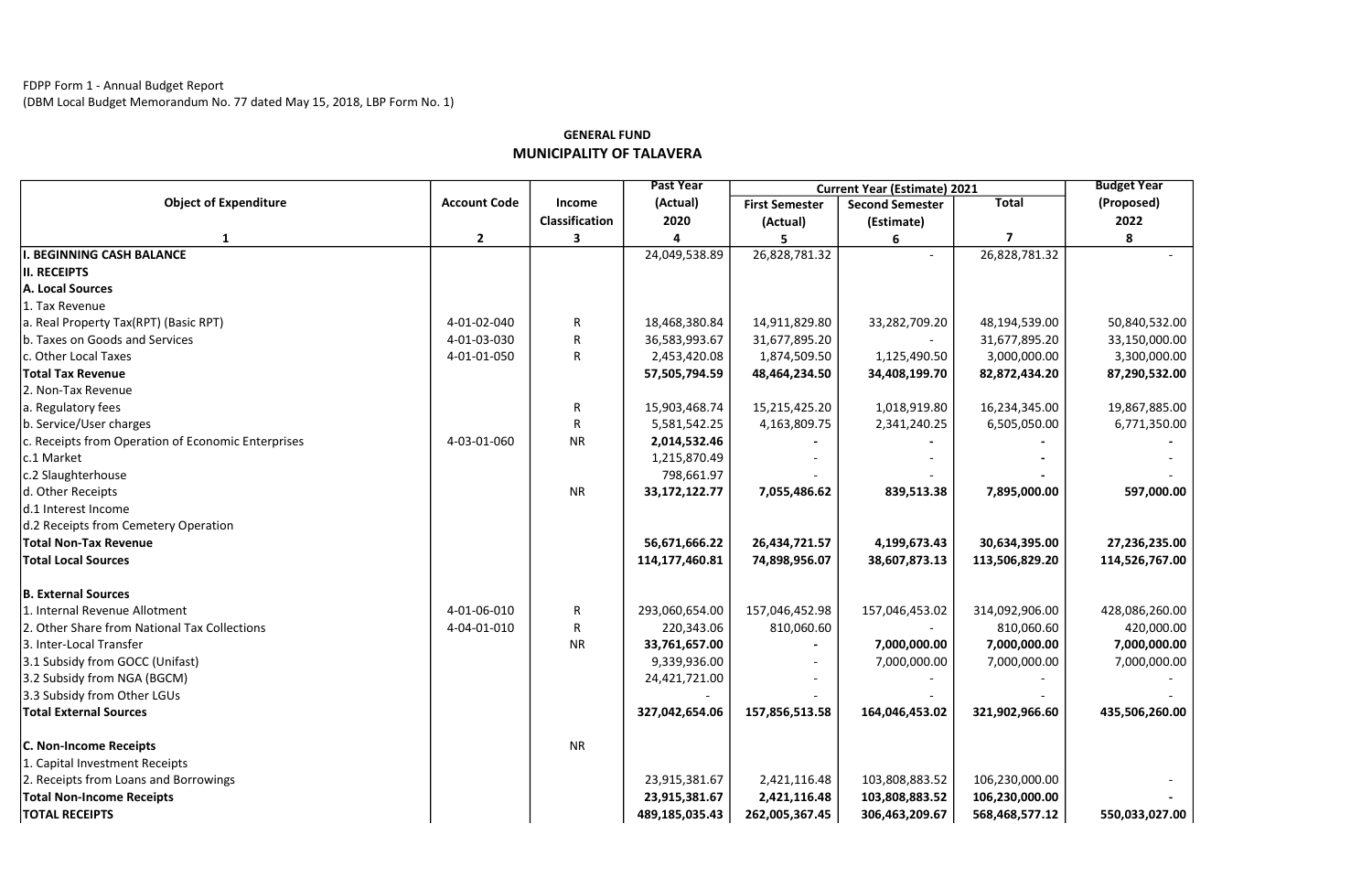| III. EXPENDITURES:<br>1.1 Personal Services<br>5-01-01-010<br>74,351,539.14<br>41,309,059.12<br>90,666,705.12<br>103,373,820.00<br>Salaries and Wages - Regular<br>49,357,646.00<br>Salaries and Wages - Casual<br>5-01-01-020<br>4,245,235.80<br>2,259,227.50<br>2,351,406.50<br>4,610,634.00<br>6,249,444.00<br>Personnel Economic Relief Allowance (PERA)<br>5-01-02-010<br>6,700,130.75<br>3,588,704.60<br>4,209,295.40<br>7,798,000.00<br>8,400,000.00<br>Representation Allowance (RA)<br>5-01-02-020<br>2,849,587.50<br>1,490,950.00<br>1,543,700.00<br>3,034,650.00<br>3,185,400.00<br><b>Transportation Allowance (TA)</b><br>5-01-02-030<br>2,469,075.00<br>1,308,700.00<br>1,455,950.00<br>2,764,650.00<br>2,915,400.00<br>Clothing/Unifrom allowance<br>5-01-02-040<br>400,800.00<br>400,800.00<br>700,000.00<br>797,454.56<br>Subsistence Allowance<br>5-01-02-050<br>168,050.00<br>954,000.00<br>585,200.00<br>785,950.00<br>1,026,000.00<br>Laundry Allowance<br>5-01-02-060<br>70,650.00<br>19,950.00<br>68,250.00<br>88,200.00<br>93,600.00<br>Hazard pay<br>5-01-02-110<br>952,987.82<br>358,412.69<br>1,341,995.23<br>1,700,407.92<br>2,012,870.16<br>Overtime & Night pay<br>5-01-02-130<br>183,756.12<br>152,810.08<br>152,810.08<br>204,305.10<br>Year-end bonus<br>5-01-02-140<br>6,606,499.30<br>8,238,512.00<br>8,238,512.00<br>9,248,912.00<br>Cash gift<br>5-01-02-150<br>1,482,500.00<br>1,670,000.00<br>1,670,000.00<br>1,755,000.00<br>Other bonuses & allowances<br>5-01-02-990<br>9,519,459.00<br>9,719,873.46<br>7,194,302.00<br>2,325,157.00<br>10,885,272.00<br>Retirement and Life Insurance Contributions<br>5-01-03-010<br>9,295,087.19<br>5,152,061.58<br>6,276,822.66<br>11,428,884.24<br>13,154,791.68<br>5-01-03-020<br>349,700.00<br>178,000.00<br>211,900.00<br>389,900.00<br>420,000.00<br>Pag-IBIG Contributionn<br>5-01-03-030<br>Philhealth contributions<br>1,070,044.05<br>592,071.31<br>1,005,403.91<br>1,597,475.22<br>2,160,767.28<br>5-01-03-040<br>177,785.57<br><b>Employees Compensation Insurance Premiums</b><br>348,378.11<br>212,114.43<br>389,900.00<br>420,000.00<br><b>Terminal Leave Benefits</b><br>5-01-04-030<br>2,528,741.55<br>16,000,000.00<br>4,533,938.70<br>5,067,341.76<br>7,596,083.31<br><b>Other Personnel Benefits</b><br>5-01-04-990<br>26,051.39<br>397,836.80<br>397,836.80<br>1,300,000.00<br><b>TOTAL PS</b><br>126,637,688.89<br>66,326,015.92<br>87,072,891.77<br>153,398,907.69<br>183,505,582.22<br>1.2 Maintenance & Other Operating Expenses<br>5-02-01-010<br>87,140.00<br>1,292,719.00<br>Traveling Expenses - Local<br>407,282.00<br>1,205,579.00<br>1,231,480.00<br>5-02-02-010<br>Training Expenses<br>543,177.36<br>28,200.00<br>1,410,127.12<br>1,438,327.12<br>2,212,056.40<br>Scholarship Grants/Expenses<br>5-02-02-020<br>1,177,020.00<br>4,352,980.00<br>5,530,000.00<br>6,180,000.00<br>5-02-03-010<br>Office Supplies Expenses<br>2,992,810.00<br>1,817,178.26<br>4,809,988.26<br>5,517,929.46<br>5,287,554.02<br>Accountable Forms Expenses<br>5-02-03-020<br>912,814.00<br>334,850.00<br>447,670.00<br>782,520.00<br>790,194.00<br>Non-Accountable Forms Expenses<br>5-02-03-030<br>122,545.00<br>624,160.00<br>550,240.00<br>501,615.00<br>626,490.00<br>5-02-03-040<br>295,510.00<br>261,040.00<br>Animal/Zoological Supplies Expenses<br>342,960.00<br>604,000.00<br>650,000.00<br>Food Supplies expenses<br>5-02-03-050<br>Drugs and Medicines Expenses<br>5-02-03-070<br>9,186,822.15<br>5,418,529.46<br>3,323,069.90<br>5,863,752.25<br>12,524,485.43<br>Medical, Dental and Laboratory Supplies Expenses<br>5-02-03-080<br>2,902,313.30<br>2,898,620.00<br>853,669.00<br>3,752,289.00<br>3,133,619.00<br>Fuel, Oil and Lubricants Expenses<br>5-02-03-090<br>3,914,114.32<br>377,930.00<br>7,443,845.80<br>7,821,775.80<br>8,100,297.40<br>Agricultural and Marine Supplies Expenses<br>5-02-03-100<br>1,606,715.00<br>1,138,823.00<br>2,745,538.00<br>1,925,855.00<br>2,810,580.00<br>Textbooks and Instructional Materials Expenses<br>5-02-03-110<br>316,800.00<br>Other Supplies and Materials Expense<br>5-02-03-990<br>3,941,633.00<br>3,411,918.00<br>2,175,436.44<br>1,766,196.56<br>5,563,578.92<br>5-02-04-010<br>994,600.39<br>469,230.62<br>1,065,769.38<br>1,535,000.00<br><b>Water Expenses</b><br>1,535,000.00<br>5-02-04-020<br><b>Electricity Expenses</b><br>2,918,132.81<br>7,335,298.48<br>10,253,431.29<br>10,353,740.73<br>6,345,085.46<br>5-02-05-010<br>Postage and Courier Service<br>4,000.00<br>4,000.00<br>12,000.00<br><b>Telephone Expenses</b><br>5-02-05-020<br>1,443,099.60<br>789,099.79<br>902,340.21<br>1,691,440.00<br>1,148,408.40 |                                |             |            |           |            |            |            |
|-------------------------------------------------------------------------------------------------------------------------------------------------------------------------------------------------------------------------------------------------------------------------------------------------------------------------------------------------------------------------------------------------------------------------------------------------------------------------------------------------------------------------------------------------------------------------------------------------------------------------------------------------------------------------------------------------------------------------------------------------------------------------------------------------------------------------------------------------------------------------------------------------------------------------------------------------------------------------------------------------------------------------------------------------------------------------------------------------------------------------------------------------------------------------------------------------------------------------------------------------------------------------------------------------------------------------------------------------------------------------------------------------------------------------------------------------------------------------------------------------------------------------------------------------------------------------------------------------------------------------------------------------------------------------------------------------------------------------------------------------------------------------------------------------------------------------------------------------------------------------------------------------------------------------------------------------------------------------------------------------------------------------------------------------------------------------------------------------------------------------------------------------------------------------------------------------------------------------------------------------------------------------------------------------------------------------------------------------------------------------------------------------------------------------------------------------------------------------------------------------------------------------------------------------------------------------------------------------------------------------------------------------------------------------------------------------------------------------------------------------------------------------------------------------------------------------------------------------------------------------------------------------------------------------------------------------------------------------------------------------------------------------------------------------------------------------------------------------------------------------------------------------------------------------------------------------------------------------------------------------------------------------------------------------------------------------------------------------------------------------------------------------------------------------------------------------------------------------------------------------------------------------------------------------------------------------------------------------------------------------------------------------------------------------------------------------------------------------------------------------------------------------------------------------------------------------------------------------------------------------------------------------------------------------------------------------------------------------------------------------------------------------------------------------------------------------------------------------------------------------------------------------------------------------------------------------------------------------------------------------------------------------------------------------------------------------------------------------------------------------------------------------------------------------------------------------------------------------------------------------------------------------------------------------------------------------------------------------------------------------------------------------------------------------------------------|--------------------------------|-------------|------------|-----------|------------|------------|------------|
|                                                                                                                                                                                                                                                                                                                                                                                                                                                                                                                                                                                                                                                                                                                                                                                                                                                                                                                                                                                                                                                                                                                                                                                                                                                                                                                                                                                                                                                                                                                                                                                                                                                                                                                                                                                                                                                                                                                                                                                                                                                                                                                                                                                                                                                                                                                                                                                                                                                                                                                                                                                                                                                                                                                                                                                                                                                                                                                                                                                                                                                                                                                                                                                                                                                                                                                                                                                                                                                                                                                                                                                                                                                                                                                                                                                                                                                                                                                                                                                                                                                                                                                                                                                                                                                                                                                                                                                                                                                                                                                                                                                                                                                                                           |                                |             |            |           |            |            |            |
|                                                                                                                                                                                                                                                                                                                                                                                                                                                                                                                                                                                                                                                                                                                                                                                                                                                                                                                                                                                                                                                                                                                                                                                                                                                                                                                                                                                                                                                                                                                                                                                                                                                                                                                                                                                                                                                                                                                                                                                                                                                                                                                                                                                                                                                                                                                                                                                                                                                                                                                                                                                                                                                                                                                                                                                                                                                                                                                                                                                                                                                                                                                                                                                                                                                                                                                                                                                                                                                                                                                                                                                                                                                                                                                                                                                                                                                                                                                                                                                                                                                                                                                                                                                                                                                                                                                                                                                                                                                                                                                                                                                                                                                                                           |                                |             |            |           |            |            |            |
|                                                                                                                                                                                                                                                                                                                                                                                                                                                                                                                                                                                                                                                                                                                                                                                                                                                                                                                                                                                                                                                                                                                                                                                                                                                                                                                                                                                                                                                                                                                                                                                                                                                                                                                                                                                                                                                                                                                                                                                                                                                                                                                                                                                                                                                                                                                                                                                                                                                                                                                                                                                                                                                                                                                                                                                                                                                                                                                                                                                                                                                                                                                                                                                                                                                                                                                                                                                                                                                                                                                                                                                                                                                                                                                                                                                                                                                                                                                                                                                                                                                                                                                                                                                                                                                                                                                                                                                                                                                                                                                                                                                                                                                                                           |                                |             |            |           |            |            |            |
|                                                                                                                                                                                                                                                                                                                                                                                                                                                                                                                                                                                                                                                                                                                                                                                                                                                                                                                                                                                                                                                                                                                                                                                                                                                                                                                                                                                                                                                                                                                                                                                                                                                                                                                                                                                                                                                                                                                                                                                                                                                                                                                                                                                                                                                                                                                                                                                                                                                                                                                                                                                                                                                                                                                                                                                                                                                                                                                                                                                                                                                                                                                                                                                                                                                                                                                                                                                                                                                                                                                                                                                                                                                                                                                                                                                                                                                                                                                                                                                                                                                                                                                                                                                                                                                                                                                                                                                                                                                                                                                                                                                                                                                                                           |                                |             |            |           |            |            |            |
|                                                                                                                                                                                                                                                                                                                                                                                                                                                                                                                                                                                                                                                                                                                                                                                                                                                                                                                                                                                                                                                                                                                                                                                                                                                                                                                                                                                                                                                                                                                                                                                                                                                                                                                                                                                                                                                                                                                                                                                                                                                                                                                                                                                                                                                                                                                                                                                                                                                                                                                                                                                                                                                                                                                                                                                                                                                                                                                                                                                                                                                                                                                                                                                                                                                                                                                                                                                                                                                                                                                                                                                                                                                                                                                                                                                                                                                                                                                                                                                                                                                                                                                                                                                                                                                                                                                                                                                                                                                                                                                                                                                                                                                                                           |                                |             |            |           |            |            |            |
|                                                                                                                                                                                                                                                                                                                                                                                                                                                                                                                                                                                                                                                                                                                                                                                                                                                                                                                                                                                                                                                                                                                                                                                                                                                                                                                                                                                                                                                                                                                                                                                                                                                                                                                                                                                                                                                                                                                                                                                                                                                                                                                                                                                                                                                                                                                                                                                                                                                                                                                                                                                                                                                                                                                                                                                                                                                                                                                                                                                                                                                                                                                                                                                                                                                                                                                                                                                                                                                                                                                                                                                                                                                                                                                                                                                                                                                                                                                                                                                                                                                                                                                                                                                                                                                                                                                                                                                                                                                                                                                                                                                                                                                                                           |                                |             |            |           |            |            |            |
|                                                                                                                                                                                                                                                                                                                                                                                                                                                                                                                                                                                                                                                                                                                                                                                                                                                                                                                                                                                                                                                                                                                                                                                                                                                                                                                                                                                                                                                                                                                                                                                                                                                                                                                                                                                                                                                                                                                                                                                                                                                                                                                                                                                                                                                                                                                                                                                                                                                                                                                                                                                                                                                                                                                                                                                                                                                                                                                                                                                                                                                                                                                                                                                                                                                                                                                                                                                                                                                                                                                                                                                                                                                                                                                                                                                                                                                                                                                                                                                                                                                                                                                                                                                                                                                                                                                                                                                                                                                                                                                                                                                                                                                                                           |                                |             |            |           |            |            |            |
|                                                                                                                                                                                                                                                                                                                                                                                                                                                                                                                                                                                                                                                                                                                                                                                                                                                                                                                                                                                                                                                                                                                                                                                                                                                                                                                                                                                                                                                                                                                                                                                                                                                                                                                                                                                                                                                                                                                                                                                                                                                                                                                                                                                                                                                                                                                                                                                                                                                                                                                                                                                                                                                                                                                                                                                                                                                                                                                                                                                                                                                                                                                                                                                                                                                                                                                                                                                                                                                                                                                                                                                                                                                                                                                                                                                                                                                                                                                                                                                                                                                                                                                                                                                                                                                                                                                                                                                                                                                                                                                                                                                                                                                                                           |                                |             |            |           |            |            |            |
|                                                                                                                                                                                                                                                                                                                                                                                                                                                                                                                                                                                                                                                                                                                                                                                                                                                                                                                                                                                                                                                                                                                                                                                                                                                                                                                                                                                                                                                                                                                                                                                                                                                                                                                                                                                                                                                                                                                                                                                                                                                                                                                                                                                                                                                                                                                                                                                                                                                                                                                                                                                                                                                                                                                                                                                                                                                                                                                                                                                                                                                                                                                                                                                                                                                                                                                                                                                                                                                                                                                                                                                                                                                                                                                                                                                                                                                                                                                                                                                                                                                                                                                                                                                                                                                                                                                                                                                                                                                                                                                                                                                                                                                                                           |                                |             |            |           |            |            |            |
|                                                                                                                                                                                                                                                                                                                                                                                                                                                                                                                                                                                                                                                                                                                                                                                                                                                                                                                                                                                                                                                                                                                                                                                                                                                                                                                                                                                                                                                                                                                                                                                                                                                                                                                                                                                                                                                                                                                                                                                                                                                                                                                                                                                                                                                                                                                                                                                                                                                                                                                                                                                                                                                                                                                                                                                                                                                                                                                                                                                                                                                                                                                                                                                                                                                                                                                                                                                                                                                                                                                                                                                                                                                                                                                                                                                                                                                                                                                                                                                                                                                                                                                                                                                                                                                                                                                                                                                                                                                                                                                                                                                                                                                                                           |                                |             |            |           |            |            |            |
|                                                                                                                                                                                                                                                                                                                                                                                                                                                                                                                                                                                                                                                                                                                                                                                                                                                                                                                                                                                                                                                                                                                                                                                                                                                                                                                                                                                                                                                                                                                                                                                                                                                                                                                                                                                                                                                                                                                                                                                                                                                                                                                                                                                                                                                                                                                                                                                                                                                                                                                                                                                                                                                                                                                                                                                                                                                                                                                                                                                                                                                                                                                                                                                                                                                                                                                                                                                                                                                                                                                                                                                                                                                                                                                                                                                                                                                                                                                                                                                                                                                                                                                                                                                                                                                                                                                                                                                                                                                                                                                                                                                                                                                                                           |                                |             |            |           |            |            |            |
|                                                                                                                                                                                                                                                                                                                                                                                                                                                                                                                                                                                                                                                                                                                                                                                                                                                                                                                                                                                                                                                                                                                                                                                                                                                                                                                                                                                                                                                                                                                                                                                                                                                                                                                                                                                                                                                                                                                                                                                                                                                                                                                                                                                                                                                                                                                                                                                                                                                                                                                                                                                                                                                                                                                                                                                                                                                                                                                                                                                                                                                                                                                                                                                                                                                                                                                                                                                                                                                                                                                                                                                                                                                                                                                                                                                                                                                                                                                                                                                                                                                                                                                                                                                                                                                                                                                                                                                                                                                                                                                                                                                                                                                                                           |                                |             |            |           |            |            |            |
|                                                                                                                                                                                                                                                                                                                                                                                                                                                                                                                                                                                                                                                                                                                                                                                                                                                                                                                                                                                                                                                                                                                                                                                                                                                                                                                                                                                                                                                                                                                                                                                                                                                                                                                                                                                                                                                                                                                                                                                                                                                                                                                                                                                                                                                                                                                                                                                                                                                                                                                                                                                                                                                                                                                                                                                                                                                                                                                                                                                                                                                                                                                                                                                                                                                                                                                                                                                                                                                                                                                                                                                                                                                                                                                                                                                                                                                                                                                                                                                                                                                                                                                                                                                                                                                                                                                                                                                                                                                                                                                                                                                                                                                                                           |                                |             |            |           |            |            |            |
|                                                                                                                                                                                                                                                                                                                                                                                                                                                                                                                                                                                                                                                                                                                                                                                                                                                                                                                                                                                                                                                                                                                                                                                                                                                                                                                                                                                                                                                                                                                                                                                                                                                                                                                                                                                                                                                                                                                                                                                                                                                                                                                                                                                                                                                                                                                                                                                                                                                                                                                                                                                                                                                                                                                                                                                                                                                                                                                                                                                                                                                                                                                                                                                                                                                                                                                                                                                                                                                                                                                                                                                                                                                                                                                                                                                                                                                                                                                                                                                                                                                                                                                                                                                                                                                                                                                                                                                                                                                                                                                                                                                                                                                                                           |                                |             |            |           |            |            |            |
|                                                                                                                                                                                                                                                                                                                                                                                                                                                                                                                                                                                                                                                                                                                                                                                                                                                                                                                                                                                                                                                                                                                                                                                                                                                                                                                                                                                                                                                                                                                                                                                                                                                                                                                                                                                                                                                                                                                                                                                                                                                                                                                                                                                                                                                                                                                                                                                                                                                                                                                                                                                                                                                                                                                                                                                                                                                                                                                                                                                                                                                                                                                                                                                                                                                                                                                                                                                                                                                                                                                                                                                                                                                                                                                                                                                                                                                                                                                                                                                                                                                                                                                                                                                                                                                                                                                                                                                                                                                                                                                                                                                                                                                                                           |                                |             |            |           |            |            |            |
|                                                                                                                                                                                                                                                                                                                                                                                                                                                                                                                                                                                                                                                                                                                                                                                                                                                                                                                                                                                                                                                                                                                                                                                                                                                                                                                                                                                                                                                                                                                                                                                                                                                                                                                                                                                                                                                                                                                                                                                                                                                                                                                                                                                                                                                                                                                                                                                                                                                                                                                                                                                                                                                                                                                                                                                                                                                                                                                                                                                                                                                                                                                                                                                                                                                                                                                                                                                                                                                                                                                                                                                                                                                                                                                                                                                                                                                                                                                                                                                                                                                                                                                                                                                                                                                                                                                                                                                                                                                                                                                                                                                                                                                                                           |                                |             |            |           |            |            |            |
|                                                                                                                                                                                                                                                                                                                                                                                                                                                                                                                                                                                                                                                                                                                                                                                                                                                                                                                                                                                                                                                                                                                                                                                                                                                                                                                                                                                                                                                                                                                                                                                                                                                                                                                                                                                                                                                                                                                                                                                                                                                                                                                                                                                                                                                                                                                                                                                                                                                                                                                                                                                                                                                                                                                                                                                                                                                                                                                                                                                                                                                                                                                                                                                                                                                                                                                                                                                                                                                                                                                                                                                                                                                                                                                                                                                                                                                                                                                                                                                                                                                                                                                                                                                                                                                                                                                                                                                                                                                                                                                                                                                                                                                                                           |                                |             |            |           |            |            |            |
|                                                                                                                                                                                                                                                                                                                                                                                                                                                                                                                                                                                                                                                                                                                                                                                                                                                                                                                                                                                                                                                                                                                                                                                                                                                                                                                                                                                                                                                                                                                                                                                                                                                                                                                                                                                                                                                                                                                                                                                                                                                                                                                                                                                                                                                                                                                                                                                                                                                                                                                                                                                                                                                                                                                                                                                                                                                                                                                                                                                                                                                                                                                                                                                                                                                                                                                                                                                                                                                                                                                                                                                                                                                                                                                                                                                                                                                                                                                                                                                                                                                                                                                                                                                                                                                                                                                                                                                                                                                                                                                                                                                                                                                                                           |                                |             |            |           |            |            |            |
|                                                                                                                                                                                                                                                                                                                                                                                                                                                                                                                                                                                                                                                                                                                                                                                                                                                                                                                                                                                                                                                                                                                                                                                                                                                                                                                                                                                                                                                                                                                                                                                                                                                                                                                                                                                                                                                                                                                                                                                                                                                                                                                                                                                                                                                                                                                                                                                                                                                                                                                                                                                                                                                                                                                                                                                                                                                                                                                                                                                                                                                                                                                                                                                                                                                                                                                                                                                                                                                                                                                                                                                                                                                                                                                                                                                                                                                                                                                                                                                                                                                                                                                                                                                                                                                                                                                                                                                                                                                                                                                                                                                                                                                                                           |                                |             |            |           |            |            |            |
|                                                                                                                                                                                                                                                                                                                                                                                                                                                                                                                                                                                                                                                                                                                                                                                                                                                                                                                                                                                                                                                                                                                                                                                                                                                                                                                                                                                                                                                                                                                                                                                                                                                                                                                                                                                                                                                                                                                                                                                                                                                                                                                                                                                                                                                                                                                                                                                                                                                                                                                                                                                                                                                                                                                                                                                                                                                                                                                                                                                                                                                                                                                                                                                                                                                                                                                                                                                                                                                                                                                                                                                                                                                                                                                                                                                                                                                                                                                                                                                                                                                                                                                                                                                                                                                                                                                                                                                                                                                                                                                                                                                                                                                                                           |                                |             |            |           |            |            |            |
|                                                                                                                                                                                                                                                                                                                                                                                                                                                                                                                                                                                                                                                                                                                                                                                                                                                                                                                                                                                                                                                                                                                                                                                                                                                                                                                                                                                                                                                                                                                                                                                                                                                                                                                                                                                                                                                                                                                                                                                                                                                                                                                                                                                                                                                                                                                                                                                                                                                                                                                                                                                                                                                                                                                                                                                                                                                                                                                                                                                                                                                                                                                                                                                                                                                                                                                                                                                                                                                                                                                                                                                                                                                                                                                                                                                                                                                                                                                                                                                                                                                                                                                                                                                                                                                                                                                                                                                                                                                                                                                                                                                                                                                                                           |                                |             |            |           |            |            |            |
|                                                                                                                                                                                                                                                                                                                                                                                                                                                                                                                                                                                                                                                                                                                                                                                                                                                                                                                                                                                                                                                                                                                                                                                                                                                                                                                                                                                                                                                                                                                                                                                                                                                                                                                                                                                                                                                                                                                                                                                                                                                                                                                                                                                                                                                                                                                                                                                                                                                                                                                                                                                                                                                                                                                                                                                                                                                                                                                                                                                                                                                                                                                                                                                                                                                                                                                                                                                                                                                                                                                                                                                                                                                                                                                                                                                                                                                                                                                                                                                                                                                                                                                                                                                                                                                                                                                                                                                                                                                                                                                                                                                                                                                                                           |                                |             |            |           |            |            |            |
|                                                                                                                                                                                                                                                                                                                                                                                                                                                                                                                                                                                                                                                                                                                                                                                                                                                                                                                                                                                                                                                                                                                                                                                                                                                                                                                                                                                                                                                                                                                                                                                                                                                                                                                                                                                                                                                                                                                                                                                                                                                                                                                                                                                                                                                                                                                                                                                                                                                                                                                                                                                                                                                                                                                                                                                                                                                                                                                                                                                                                                                                                                                                                                                                                                                                                                                                                                                                                                                                                                                                                                                                                                                                                                                                                                                                                                                                                                                                                                                                                                                                                                                                                                                                                                                                                                                                                                                                                                                                                                                                                                                                                                                                                           |                                |             |            |           |            |            |            |
|                                                                                                                                                                                                                                                                                                                                                                                                                                                                                                                                                                                                                                                                                                                                                                                                                                                                                                                                                                                                                                                                                                                                                                                                                                                                                                                                                                                                                                                                                                                                                                                                                                                                                                                                                                                                                                                                                                                                                                                                                                                                                                                                                                                                                                                                                                                                                                                                                                                                                                                                                                                                                                                                                                                                                                                                                                                                                                                                                                                                                                                                                                                                                                                                                                                                                                                                                                                                                                                                                                                                                                                                                                                                                                                                                                                                                                                                                                                                                                                                                                                                                                                                                                                                                                                                                                                                                                                                                                                                                                                                                                                                                                                                                           |                                |             |            |           |            |            |            |
|                                                                                                                                                                                                                                                                                                                                                                                                                                                                                                                                                                                                                                                                                                                                                                                                                                                                                                                                                                                                                                                                                                                                                                                                                                                                                                                                                                                                                                                                                                                                                                                                                                                                                                                                                                                                                                                                                                                                                                                                                                                                                                                                                                                                                                                                                                                                                                                                                                                                                                                                                                                                                                                                                                                                                                                                                                                                                                                                                                                                                                                                                                                                                                                                                                                                                                                                                                                                                                                                                                                                                                                                                                                                                                                                                                                                                                                                                                                                                                                                                                                                                                                                                                                                                                                                                                                                                                                                                                                                                                                                                                                                                                                                                           |                                |             |            |           |            |            |            |
|                                                                                                                                                                                                                                                                                                                                                                                                                                                                                                                                                                                                                                                                                                                                                                                                                                                                                                                                                                                                                                                                                                                                                                                                                                                                                                                                                                                                                                                                                                                                                                                                                                                                                                                                                                                                                                                                                                                                                                                                                                                                                                                                                                                                                                                                                                                                                                                                                                                                                                                                                                                                                                                                                                                                                                                                                                                                                                                                                                                                                                                                                                                                                                                                                                                                                                                                                                                                                                                                                                                                                                                                                                                                                                                                                                                                                                                                                                                                                                                                                                                                                                                                                                                                                                                                                                                                                                                                                                                                                                                                                                                                                                                                                           |                                |             |            |           |            |            |            |
|                                                                                                                                                                                                                                                                                                                                                                                                                                                                                                                                                                                                                                                                                                                                                                                                                                                                                                                                                                                                                                                                                                                                                                                                                                                                                                                                                                                                                                                                                                                                                                                                                                                                                                                                                                                                                                                                                                                                                                                                                                                                                                                                                                                                                                                                                                                                                                                                                                                                                                                                                                                                                                                                                                                                                                                                                                                                                                                                                                                                                                                                                                                                                                                                                                                                                                                                                                                                                                                                                                                                                                                                                                                                                                                                                                                                                                                                                                                                                                                                                                                                                                                                                                                                                                                                                                                                                                                                                                                                                                                                                                                                                                                                                           |                                |             |            |           |            |            |            |
|                                                                                                                                                                                                                                                                                                                                                                                                                                                                                                                                                                                                                                                                                                                                                                                                                                                                                                                                                                                                                                                                                                                                                                                                                                                                                                                                                                                                                                                                                                                                                                                                                                                                                                                                                                                                                                                                                                                                                                                                                                                                                                                                                                                                                                                                                                                                                                                                                                                                                                                                                                                                                                                                                                                                                                                                                                                                                                                                                                                                                                                                                                                                                                                                                                                                                                                                                                                                                                                                                                                                                                                                                                                                                                                                                                                                                                                                                                                                                                                                                                                                                                                                                                                                                                                                                                                                                                                                                                                                                                                                                                                                                                                                                           |                                |             |            |           |            |            |            |
|                                                                                                                                                                                                                                                                                                                                                                                                                                                                                                                                                                                                                                                                                                                                                                                                                                                                                                                                                                                                                                                                                                                                                                                                                                                                                                                                                                                                                                                                                                                                                                                                                                                                                                                                                                                                                                                                                                                                                                                                                                                                                                                                                                                                                                                                                                                                                                                                                                                                                                                                                                                                                                                                                                                                                                                                                                                                                                                                                                                                                                                                                                                                                                                                                                                                                                                                                                                                                                                                                                                                                                                                                                                                                                                                                                                                                                                                                                                                                                                                                                                                                                                                                                                                                                                                                                                                                                                                                                                                                                                                                                                                                                                                                           |                                |             |            |           |            |            |            |
|                                                                                                                                                                                                                                                                                                                                                                                                                                                                                                                                                                                                                                                                                                                                                                                                                                                                                                                                                                                                                                                                                                                                                                                                                                                                                                                                                                                                                                                                                                                                                                                                                                                                                                                                                                                                                                                                                                                                                                                                                                                                                                                                                                                                                                                                                                                                                                                                                                                                                                                                                                                                                                                                                                                                                                                                                                                                                                                                                                                                                                                                                                                                                                                                                                                                                                                                                                                                                                                                                                                                                                                                                                                                                                                                                                                                                                                                                                                                                                                                                                                                                                                                                                                                                                                                                                                                                                                                                                                                                                                                                                                                                                                                                           |                                |             |            |           |            |            |            |
|                                                                                                                                                                                                                                                                                                                                                                                                                                                                                                                                                                                                                                                                                                                                                                                                                                                                                                                                                                                                                                                                                                                                                                                                                                                                                                                                                                                                                                                                                                                                                                                                                                                                                                                                                                                                                                                                                                                                                                                                                                                                                                                                                                                                                                                                                                                                                                                                                                                                                                                                                                                                                                                                                                                                                                                                                                                                                                                                                                                                                                                                                                                                                                                                                                                                                                                                                                                                                                                                                                                                                                                                                                                                                                                                                                                                                                                                                                                                                                                                                                                                                                                                                                                                                                                                                                                                                                                                                                                                                                                                                                                                                                                                                           |                                |             |            |           |            |            |            |
|                                                                                                                                                                                                                                                                                                                                                                                                                                                                                                                                                                                                                                                                                                                                                                                                                                                                                                                                                                                                                                                                                                                                                                                                                                                                                                                                                                                                                                                                                                                                                                                                                                                                                                                                                                                                                                                                                                                                                                                                                                                                                                                                                                                                                                                                                                                                                                                                                                                                                                                                                                                                                                                                                                                                                                                                                                                                                                                                                                                                                                                                                                                                                                                                                                                                                                                                                                                                                                                                                                                                                                                                                                                                                                                                                                                                                                                                                                                                                                                                                                                                                                                                                                                                                                                                                                                                                                                                                                                                                                                                                                                                                                                                                           |                                |             |            |           |            |            |            |
|                                                                                                                                                                                                                                                                                                                                                                                                                                                                                                                                                                                                                                                                                                                                                                                                                                                                                                                                                                                                                                                                                                                                                                                                                                                                                                                                                                                                                                                                                                                                                                                                                                                                                                                                                                                                                                                                                                                                                                                                                                                                                                                                                                                                                                                                                                                                                                                                                                                                                                                                                                                                                                                                                                                                                                                                                                                                                                                                                                                                                                                                                                                                                                                                                                                                                                                                                                                                                                                                                                                                                                                                                                                                                                                                                                                                                                                                                                                                                                                                                                                                                                                                                                                                                                                                                                                                                                                                                                                                                                                                                                                                                                                                                           |                                |             |            |           |            |            |            |
|                                                                                                                                                                                                                                                                                                                                                                                                                                                                                                                                                                                                                                                                                                                                                                                                                                                                                                                                                                                                                                                                                                                                                                                                                                                                                                                                                                                                                                                                                                                                                                                                                                                                                                                                                                                                                                                                                                                                                                                                                                                                                                                                                                                                                                                                                                                                                                                                                                                                                                                                                                                                                                                                                                                                                                                                                                                                                                                                                                                                                                                                                                                                                                                                                                                                                                                                                                                                                                                                                                                                                                                                                                                                                                                                                                                                                                                                                                                                                                                                                                                                                                                                                                                                                                                                                                                                                                                                                                                                                                                                                                                                                                                                                           |                                |             |            |           |            |            |            |
|                                                                                                                                                                                                                                                                                                                                                                                                                                                                                                                                                                                                                                                                                                                                                                                                                                                                                                                                                                                                                                                                                                                                                                                                                                                                                                                                                                                                                                                                                                                                                                                                                                                                                                                                                                                                                                                                                                                                                                                                                                                                                                                                                                                                                                                                                                                                                                                                                                                                                                                                                                                                                                                                                                                                                                                                                                                                                                                                                                                                                                                                                                                                                                                                                                                                                                                                                                                                                                                                                                                                                                                                                                                                                                                                                                                                                                                                                                                                                                                                                                                                                                                                                                                                                                                                                                                                                                                                                                                                                                                                                                                                                                                                                           |                                |             |            |           |            |            |            |
|                                                                                                                                                                                                                                                                                                                                                                                                                                                                                                                                                                                                                                                                                                                                                                                                                                                                                                                                                                                                                                                                                                                                                                                                                                                                                                                                                                                                                                                                                                                                                                                                                                                                                                                                                                                                                                                                                                                                                                                                                                                                                                                                                                                                                                                                                                                                                                                                                                                                                                                                                                                                                                                                                                                                                                                                                                                                                                                                                                                                                                                                                                                                                                                                                                                                                                                                                                                                                                                                                                                                                                                                                                                                                                                                                                                                                                                                                                                                                                                                                                                                                                                                                                                                                                                                                                                                                                                                                                                                                                                                                                                                                                                                                           |                                |             |            |           |            |            |            |
|                                                                                                                                                                                                                                                                                                                                                                                                                                                                                                                                                                                                                                                                                                                                                                                                                                                                                                                                                                                                                                                                                                                                                                                                                                                                                                                                                                                                                                                                                                                                                                                                                                                                                                                                                                                                                                                                                                                                                                                                                                                                                                                                                                                                                                                                                                                                                                                                                                                                                                                                                                                                                                                                                                                                                                                                                                                                                                                                                                                                                                                                                                                                                                                                                                                                                                                                                                                                                                                                                                                                                                                                                                                                                                                                                                                                                                                                                                                                                                                                                                                                                                                                                                                                                                                                                                                                                                                                                                                                                                                                                                                                                                                                                           |                                |             |            |           |            |            |            |
|                                                                                                                                                                                                                                                                                                                                                                                                                                                                                                                                                                                                                                                                                                                                                                                                                                                                                                                                                                                                                                                                                                                                                                                                                                                                                                                                                                                                                                                                                                                                                                                                                                                                                                                                                                                                                                                                                                                                                                                                                                                                                                                                                                                                                                                                                                                                                                                                                                                                                                                                                                                                                                                                                                                                                                                                                                                                                                                                                                                                                                                                                                                                                                                                                                                                                                                                                                                                                                                                                                                                                                                                                                                                                                                                                                                                                                                                                                                                                                                                                                                                                                                                                                                                                                                                                                                                                                                                                                                                                                                                                                                                                                                                                           |                                |             |            |           |            |            |            |
|                                                                                                                                                                                                                                                                                                                                                                                                                                                                                                                                                                                                                                                                                                                                                                                                                                                                                                                                                                                                                                                                                                                                                                                                                                                                                                                                                                                                                                                                                                                                                                                                                                                                                                                                                                                                                                                                                                                                                                                                                                                                                                                                                                                                                                                                                                                                                                                                                                                                                                                                                                                                                                                                                                                                                                                                                                                                                                                                                                                                                                                                                                                                                                                                                                                                                                                                                                                                                                                                                                                                                                                                                                                                                                                                                                                                                                                                                                                                                                                                                                                                                                                                                                                                                                                                                                                                                                                                                                                                                                                                                                                                                                                                                           |                                |             |            |           |            |            |            |
|                                                                                                                                                                                                                                                                                                                                                                                                                                                                                                                                                                                                                                                                                                                                                                                                                                                                                                                                                                                                                                                                                                                                                                                                                                                                                                                                                                                                                                                                                                                                                                                                                                                                                                                                                                                                                                                                                                                                                                                                                                                                                                                                                                                                                                                                                                                                                                                                                                                                                                                                                                                                                                                                                                                                                                                                                                                                                                                                                                                                                                                                                                                                                                                                                                                                                                                                                                                                                                                                                                                                                                                                                                                                                                                                                                                                                                                                                                                                                                                                                                                                                                                                                                                                                                                                                                                                                                                                                                                                                                                                                                                                                                                                                           |                                |             |            |           |            |            |            |
|                                                                                                                                                                                                                                                                                                                                                                                                                                                                                                                                                                                                                                                                                                                                                                                                                                                                                                                                                                                                                                                                                                                                                                                                                                                                                                                                                                                                                                                                                                                                                                                                                                                                                                                                                                                                                                                                                                                                                                                                                                                                                                                                                                                                                                                                                                                                                                                                                                                                                                                                                                                                                                                                                                                                                                                                                                                                                                                                                                                                                                                                                                                                                                                                                                                                                                                                                                                                                                                                                                                                                                                                                                                                                                                                                                                                                                                                                                                                                                                                                                                                                                                                                                                                                                                                                                                                                                                                                                                                                                                                                                                                                                                                                           |                                |             |            |           |            |            |            |
|                                                                                                                                                                                                                                                                                                                                                                                                                                                                                                                                                                                                                                                                                                                                                                                                                                                                                                                                                                                                                                                                                                                                                                                                                                                                                                                                                                                                                                                                                                                                                                                                                                                                                                                                                                                                                                                                                                                                                                                                                                                                                                                                                                                                                                                                                                                                                                                                                                                                                                                                                                                                                                                                                                                                                                                                                                                                                                                                                                                                                                                                                                                                                                                                                                                                                                                                                                                                                                                                                                                                                                                                                                                                                                                                                                                                                                                                                                                                                                                                                                                                                                                                                                                                                                                                                                                                                                                                                                                                                                                                                                                                                                                                                           | Internet Subscription Expenses | 5-02-05-030 | 101,744.21 | 61,906.83 | 485,493.17 | 547,400.00 | 986,201.19 |
| Cable, Satellite, Telegraph and Radio Expenses<br>5-02-05-040<br>4,800.00<br>4,800.00                                                                                                                                                                                                                                                                                                                                                                                                                                                                                                                                                                                                                                                                                                                                                                                                                                                                                                                                                                                                                                                                                                                                                                                                                                                                                                                                                                                                                                                                                                                                                                                                                                                                                                                                                                                                                                                                                                                                                                                                                                                                                                                                                                                                                                                                                                                                                                                                                                                                                                                                                                                                                                                                                                                                                                                                                                                                                                                                                                                                                                                                                                                                                                                                                                                                                                                                                                                                                                                                                                                                                                                                                                                                                                                                                                                                                                                                                                                                                                                                                                                                                                                                                                                                                                                                                                                                                                                                                                                                                                                                                                                                     |                                |             |            |           |            |            |            |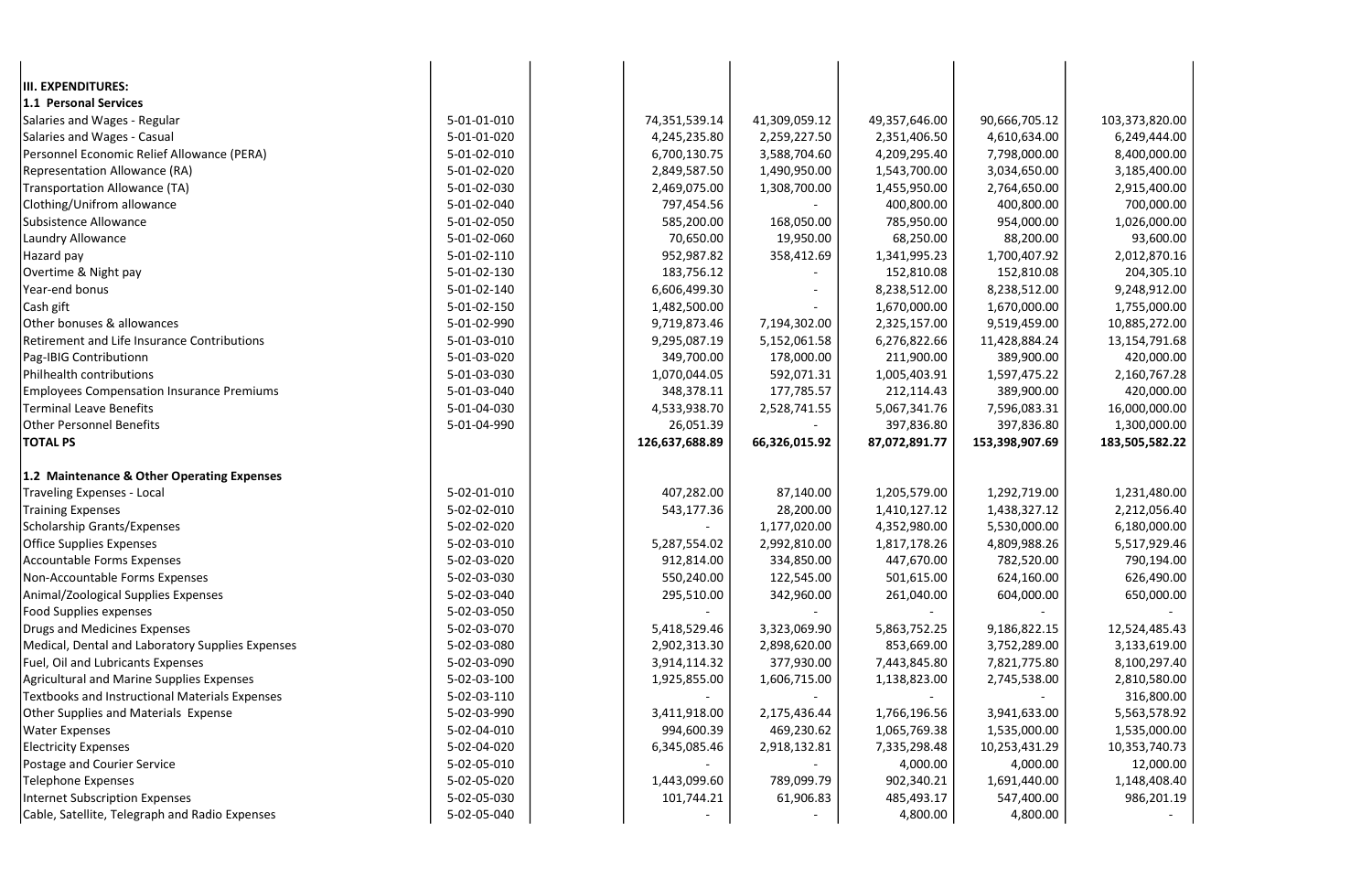| Prizes                                                          | 5-02-06-020    |                |               |                |                |                |
|-----------------------------------------------------------------|----------------|----------------|---------------|----------------|----------------|----------------|
| <b>Research, Exploration and Development Expenses</b>           | 5-02-07-020    |                |               | 70,000.00      | 70,000.00      | 70,000.00      |
| <b>Other Professional Services</b>                              | 5-02-11-990    | 22,648,920.25  | 11,123,831.72 | 15,194,233.28  | 26,318,065.00  | 27,176,956.00  |
| <b>Environment/Sanitary Services</b>                            | 5-02-12-010    | 6,226,850.30   | 2,784,913.93  | 3,799,950.07   | 6,584,864.00   | 7,031,200.00   |
| Janitorial Services                                             | 5-02-12-020    | 3,291,851.82   | 1,600,744.05  | 2,812,693.06   | 4,413,437.11   | 4,076,770.00   |
| <b>Security Services</b>                                        | 5-02-12-030    | 435,300.00     | 197,977.95    | 234,022.05     | 432,000.00     | 432,000.00     |
| <b>Other General Services</b>                                   | 5-02-12-990    | 16,612,113.32  | 8,424,483.89  | 10,481,058.66  | 18,905,542.55  | 22,188,516.11  |
| Repairs and Maintenance - Infrastructure Assets                 | 5-02-13-030    | 1,614,645.27   |               | 93,782.16      | 93,782.16      |                |
| Repairs and Maintenance - Buildings and Other Structures        | 5-02-13-040    | 113,341.79     | 99,950.00     | 100,486.22     | 200,436.22     | 200,014.78     |
| Repairs and Maintenance – Machinery and Equipment [OE]          | 5-02-13-050-02 | 83,600.00      | 137,048.55    | 123,429.04     | 260,477.59     |                |
| Repairs and Maintenance - Machinery and Equipment [ICT E]       | 5-02-13-050-03 |                |               | 28,930.94      | 28,930.94      | 417,179.29     |
| Repairs and Maintenance - Machinery and Equipment [Agri. E]     | 5-02-13-050-04 |                |               |                |                |                |
| Repairs and Maintenance - Machinery and Equipment [Heavy E.]    | 5-02-13-050-08 | 4,177,405.00   | 2,070,135.00  | 1,010,065.00   | 3,080,200.00   | 3,080,200.00   |
| Repairs and Maintenance - Machinery and Equipment [DRRE]        | 5-02-13-050-09 | 71,000.00      |               | 151,000.00     | 151,000.00     | 176,000.00     |
| Repairs and Maintenance - Machinery and Equipment [MPSE]        | 5-02-13-050-10 |                |               | 30,000.00      | 30,000.00      |                |
| Repairs and Maintenance - Machinery and Equipment - Medical E.  | 5-02-13-050-11 |                |               | 40,000.00      | 40,000.00      |                |
| Repairs and Maintenance - Machinery and Equipment - Others      | 5-02-13-050-99 |                |               | 5,000.00       | 5,000.00       |                |
| Repairs and Maintenance - Transportation Equipment              | 5-02-13-060    | 1,038,561.13   | 588,089.58    | 630,788.42     | 1,218,878.00   | 1,123,565.52   |
| Repairs and Maintenance - Furniture and Fixtures                | 5-02-13-070    | 139,490.00     |               | 86,227.03      | 86,227.03      | 81,499.03      |
| Repairs and Maintenance - Other Property, Plant and Equipment   | 5-02-13-990    | 49,805.00      |               |                |                | 50,000.00      |
| Subsidy to Other Funds                                          | 5-02-14-060    |                |               | 50,000.00      | 50,000.00      | 100,000.00     |
| Subsidy - Others                                                | 5-02-14-990    |                |               |                |                |                |
| Taxes, Duties and Licenses                                      | 5-02-16-010    | 43,973.69      | 4,580.23      | 203,179.77     | 207,760.00     | 222,760.00     |
| <b>Fidelity Bond Premiums</b>                                   | 5-02-16-020    | 152,872.48     | 41,280.00     | 116,030.00     | 157,310.00     | 202,500.00     |
| Insurance Expenses                                              | 5-02-16-030    | 706,878.79     | 354,252.56    | 898,047.44     | 1,252,300.00   | 1,255,800.00   |
| <b>Advertising Expenses</b>                                     | 5-02-99-010    | 15,000.00      | 20,000.00     | 136,000.00     | 156,000.00     | 155,500.00     |
| <b>Printing and Publication Expenses</b>                        | 5-02-99-020    | 463,220.00     | 562,220.00    | 598,480.00     | 1,160,700.00   | 1,454,760.00   |
| <b>Representation Expenses</b>                                  | 5-02-99-030    | 556,326.00     | 274,395.00    | 502,896.00     | 777,291.00     | 800,173.00     |
| <b>Rent Expenses</b>                                            | 5-02-99-050    |                |               | 15,000.00      | 15,000.00      | 15,000.00      |
| Membership Dues and Contributions to Organizations              | 5-02-99-060    | 354,471.13     | 350,000.00    | 152,408.00     | 502,408.00     | 458,400.00     |
| Donations                                                       | 5-02-99-080    | 1,270,800.00   | 60,000.00     | 754,965.56     | 814,965.56     | 80,000.00      |
| Other Maintenance and Operating Expenses                        | 5-02-99-990    | 52,100,389.72  | 13,947,019.00 | 27,085,094.54  | 41,032,113.54  | 74,207,317.56  |
| • Discretionary expenses                                        |                | 289,610.00     |               | 363,792.95     | 363,792.95     | 369,367.62     |
| · PPAs re: CoVID-19                                             |                |                |               | 737,964.00     | 737,964.00     |                |
| <b>TOTAL MOOE</b>                                               |                | 146,910,262.81 | 62,346,587.85 | 103,365,701.42 | 165,712,289.27 | 209,118,339.84 |
| 1.3 Financial Expenses                                          |                |                |               |                |                |                |
| <b>Bank Charges</b>                                             | 5-03-01-040    | 25,000.00      | 2,000.00      | 748,000.00     | 750,000.00     | 90,000.00      |
| <b>Other Financial Charges</b>                                  | 5-03-01-990    |                |               |                |                |                |
| • Documentary stamps                                            |                | 180,481.87     | 18,159.00     | 31,841.00      | 50,000.00      | 1,050,000.00   |
| • Const. of Bldg/Extension of gym/Impt. Of Plaza/Concreting-GRT |                |                |               |                |                |                |
| . Covered courts(open sided structures)-GRT                     |                |                |               |                |                |                |
| <b>TOTAL FE</b>                                                 |                | 205,481.87     | 20,159.00     | 779,841.00     | 800,000.00     | 1,140,000.00   |
| 2.0 Capital Outlay                                              |                |                |               |                |                |                |

| 0,000.00' | 70,000.00      |
|-----------|----------------|
| 8,065.00  | 27,176,956.00  |
| 4,864.00; | 7,031,200.00   |
| 3,437.11  | 4,076,770.00   |
| 2,000.00  | 432,000.00     |
| 15,542.55 | 22,188,516.11  |
| 13,782.16 |                |
| 0,436.22  | 200,014.78     |
| 0,477.59  |                |
| 8,930.94  | 417,179.29     |
|           |                |
| 0,200.00  | 3,080,200.00   |
| 1,000.00  | 176,000.00     |
| 0,000.00  |                |
| 0,000.00  |                |
| 5,000.00  |                |
| 8,878.00  | 1,123,565.52   |
| 6,227.03  | 81,499.03      |
|           | 50,000.00      |
| 0,000.00  | 100,000.00     |
|           |                |
| 17,760.00 | 222,760.00     |
| 7,310.00  | 202,500.00     |
| 2,300.00  | 1,255,800.00   |
| 6,000.00  | 155,500.00     |
| 0,700.00  | 1,454,760.00   |
| 7,291.00  | 800,173.00     |
| .5,000.00 | 15,000.00      |
| 2,408.00  | 458,400.00     |
| 4,965.56  | 80,000.00      |
| 2,113.54  | 74,207,317.56  |
| 3,792.95  | 369,367.62     |
| 7,964.00  |                |
| 2,289.27  | 209,118,339.84 |
|           |                |
|           |                |
| 0,000.00  | 90,000.00      |
|           |                |
| 0,000.00  | 1,050,000.00   |
|           |                |
|           |                |
| 0,000.00  | 1,140,000.00   |
|           |                |